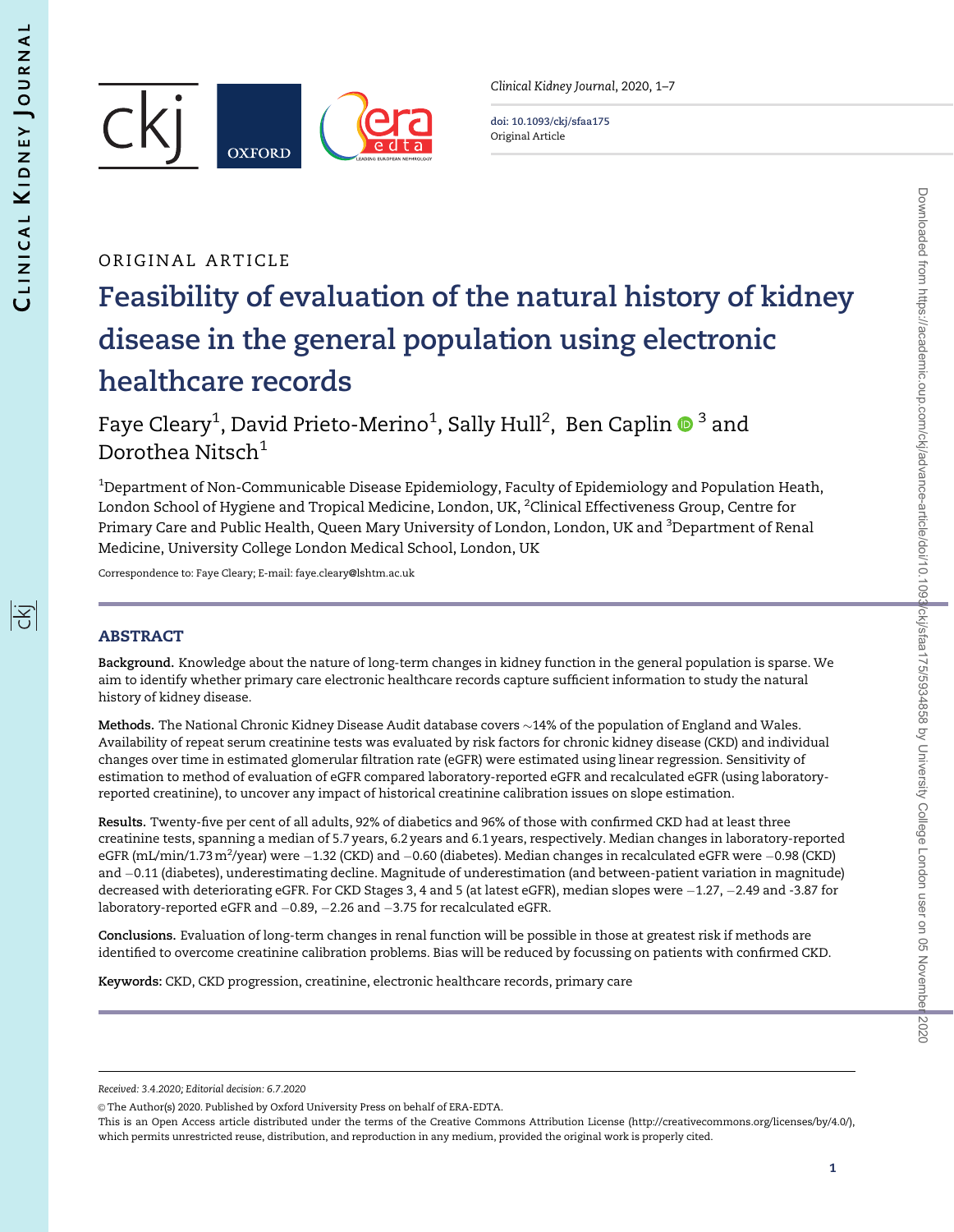#### <span id="page-1-0"></span>INTRODUCTION

Chronic kidney disease (CKD) is an irreversible reduction in kidney function that may progress over prolonged time without symptoms. In rare cases, the disease can progress to end-stage renal disease (ESRD) requiring renal replacement therapy (RRT) [\[1–3\]](#page-5-0). More common complications preceding ESRD include increased cardiovascular risk, acute kidney injury (AKI), hospital admission and mortality, with increasing risks associated with lower levels of kidney function [[4](#page-5-0)]. Slowing of progression of kidney disease is therefore of great importance to reduce morbidity and burden on healthcare services. Due to its asymptomatic nature, the characteristics of kidney disease progression in the general population from onset to the requirement of dialysis are not well-understood. Improvements in knowledge may lead to better decision-making with potential to delay progression and improve patient outcomes.

In the UK, >99% of the population are registered with a general practitioner (GP), with GPs acting as the gatekeeper to nonemergency specialized care. The National Institute for Health and Care Excellence (NICE) offers evidence-based guidance on managing patients with CKD in primary care and advice on criteria for referral to secondary care. Referral is recommended in a minority of patients including those with CKD Stages 4–5, proteinuria, rapidly declining glomerular filtration rate (GFR), uncontrolled hypertension and genetic renal diseases [[3](#page-5-0)]. In 2004, the Quality and Outcomes Framework was introduced to incentivize long-term condition management in primary care [\[5\]](#page-5-0). Performance measures introduced included creatinine testing in patients at high risk of CKD and maintenance of a register of all adults with CKD Stages 3–5 [6, [7](#page-5-0)]. Recognition of CKD and testing for renal function in primary care has since increased [\[8](#page-5-0)].

This article presents the results of a feasibility study investigating whether it is possible to study the natural history of kidney disease using data from primary care electronic healthcare records (EHRs). Using a large database of EHR data extracted in England and Wales in 2015–16, it explores availability of repeat creatinine tests and attempts to describe changes in renal function, within risk factor subgroups. Issues surrounding reliability of estimation of changes in renal function are evaluated, including testing frequency, changes in creatinine calibration practices and gaps in primary care monitoring.

## MATERIALS AND METHODS

## Database

The National Chronic Kidney Disease Audit database was used for analysis. The audit was a cross-sectional study set up to investigate CKD identification and management in primary care in England and Wales in 2014–16 [9, [10](#page-5-0)]. It evaluated performance of renal function testing in patients at risk of CKD and coding of CKD for patients with established biochemical CKD Stages 3–5, identified by two estimated GFR (eGFR) measures <60 mL/min/1.73 $m^2$  a minimum of 90 days apart. Data were extracted from 1044 GP practices, for all adult patients alive and registered at the GP practice at data extraction with coded NICE-defined CKD risk factors or at least one creatinine test result recorded between 2008 and data extraction. Data collected included basic demographic characteristics, CKD risk factor codes and all serum creatinine and reported eGFR results recorded between 2008 and data extraction. Age–sex stratified

practice list size data and practice ethnicity breakdown were also collected.

#### Variables

At the time of the audit, the majority of laboratories reported eGFR using the Modification of Diet in Renal Disease (MDRD) study equation, although this is unlikely to be adjusted for ethnicity which is not typically available to the laboratory. We recalculated eGFR using the MDRD study equation, adjusted for age, sex and ethnicity. CKD Stages 3–5 were identified by two recalculated eGFR measures  $<$  60 mL/min/1.73m<sup>2</sup> a minimum of 90 days apart, with at least one measure recorded in the last 2 years prior to data extraction. CKD stage was identified using recalculated eGFR for the most recently recorded creatinine test. Throughout this article, the term CKD will refer to patients with biochemically confirmed CKD Stages 3–5 unless otherwise stated. Coded CKD Stages 3–5, as defined by a Read code, were also explored in some analyses. Urinary albumin:creatinine ratio (ACR) may also be used to evaluate severity of CKD, although uptake of repeat ACR testing in primary care is low [[9](#page-5-0)], and change in eGFR is more commonly used to identify progression of renal disease.

Risk factors explored were diabetes, hypertension, cardiovascular disease (CVD) and CKD stage. Co-morbidities were defined by the presence of relevant Read codes recorded at any time prior to data extraction. Analyses of hypertension excluded patients with a diabetes code to reduce likelihood of effects being driven by co-occurring diabetes.

Frequency of repeat creatinine tests was defined as the number of creatinine test results recorded for each patient between 2008 and data extraction. Duration of follow-up was difficult to ascertain due to lack of data on time of registration at a GP practice. Duration of coverage of tests was defined as the time between the first and last creatinine test. Loss to follow-up was arbitrarily defined as having no creatinine test in the last 3 years prior to data extraction but with at least three creatinine tests recorded prior. Read codes were used to identify initiation of RRT, and all creatinine test results captured postinitiation of RRT were excluded from analysis.

#### Statistical analysis

Availability of repeat creatinine tests. The percentage of adults with at least three creatinine tests was summarized by risk factor to evaluate data completeness for estimation of slopes of change in eGFR. Denominators for underlying health condition risk factor groups were determined by summing the number of patients with coded risk factors in the database. Denominators for the entire adult population and age, sex and ethnicity groups were determined using practice list size data. Missing list size for 56 Welsh practices was imputed using the average list size in Wales. In patients with at least three creatinine tests, the frequency of tests, duration of coverage of tests, average time between tests, percentage lost to follow-up and percentage initiating RRT in those lost to follow-up were summarized by risk factor. Potential reasons for gaps in primary care monitoring might be low priority for testing due to good health or management in secondary care due to advancement of disease. Summaries were repeated in patients with diabetes only, with additional stratification by age and sex.

Slope estimation. Laboratory reporting practices: creatinine calibration and eGFR reporting rules. When serum creatinine blood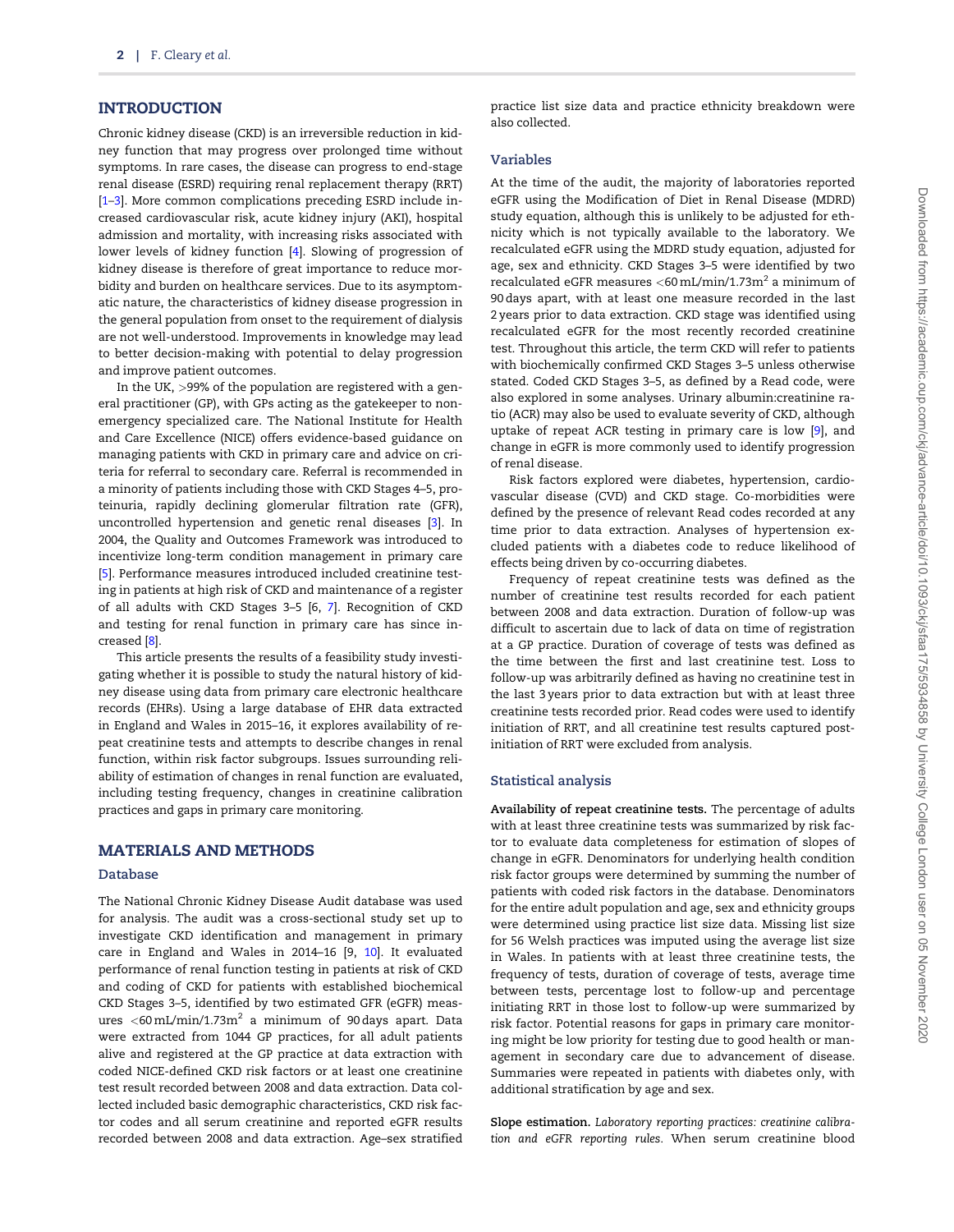<span id="page-2-0"></span>

creatinine calibration issues Red vs. yellow: laboratory-imposed selective reporting of test results Yellow vs. blue: combined effect of under-estimation and different inclusion of test results



tests are ordered in UK primary care, laboratories are required to report eGFR if laboratory-specific criteria are met (usually eGFR < 60 or eGFR < 90) corresponding to thresholds of accuracy for GFR-estimating equations. Prior to estimating GFR, creatinine concentrations must be calibrated to an international reference standard (isotope dilution mass spectrometry). In recent years, laboratories have reported correctly calibrated creatinine results, although historically un-calibrated results may have been reported [[12](#page-6-0), [13\]](#page-6-0). Creatinine results in the EHR may, therefore, not be comparable within or between patients over time and it may not be straightforward to identify which results were calibrated from the EHR. Coded data extracted from the EHR does not include information on laboratory creatinine calibration practices or eGFR reporting rules and both may vary by laboratory and over time.

Figure 1 shows an example profile of both laboratoryreported and recalculated eGFR measures over time in an individual patient. In this example, while recently reported and recalculated results are a close match, older recalculated results appear to be underestimated. This is likely due to failure to calibrate historical creatinine results to international standards. Slope analysis using recalculated eGFR may lead to overestimation of slopes (underestimation of rate of decline) if recent measures are more accurate but older measures are underestimated. Also, some recalculated eGFR results do not have a corresponding reported eGFR result due to laboratory reporting conventions and, therefore, slope estimation using reported eGFR may be biased by selective inclusion of test results. Descriptive checks were performed to assess the frequency of reported and recalculated eGFR test results agreeing by  $+/-1$ and by  $+/-3$  mL/min/1.73 m<sup>2</sup>, for all available eGFR results in the database, stratified by calendar year and CKD stage.

Slope of change in eGFR was estimated using linear regression for all patients with at least three valid test results, with separate regression models for each patient. This approach is similar to that used by GPs in routine care to estimate individual changes in kidney function and may be subject to measurement error. Mixed modelling was not used in this analysis, due to concerns about the model assumptions imposed. Analysis was carried out separately for laboratory-reported eGFR and recalculated eGFR to evaluate sensitivity of estimation of slopes to

#### Table 1. eGFR slope regression analysis criteria

| Analysis               | Test results included                                                                                 |
|------------------------|-------------------------------------------------------------------------------------------------------|
| Reported<br><b>GFR</b> | All laboratory reported eGFR results                                                                  |
| MDRD(1)                | Recalculated eGFR results for all creatinine<br>test results with a corresponding reported GFR result |
| MDRD(2)                | Recalculated eGFR results for all creatinine test results                                             |

method of evaluation of eGFR and analysis of recalculated eGFR was repeated using only those test results with a corresponding laboratory-reported eGFR to evaluate sensitivity of estimation to laboratory-imposed selective inclusion of test results (Table 1). Values of eGFR outside of the valid range (15–150 mL/  $min/1.73 m<sup>2</sup>$ ) and an excess of reported eGFR values of 60 and 90 (likely coded in GP records as >60 or >90 but appearing inaccurately in the database simply as 60 and 90) were excluded from analysis.

Comparisons of slope of eGFR. Boxplots of slope of eGFR were stratified by slope estimation method and by risk factor, CKD stage and testing frequency. Only patients with at least three reported eGFR results were included to restrict comparison to the same population. To reduce impact of outliers, whiskers represent 5% and 95% percentiles. Distribution of slopes in all patients with at least three valid recalculated eGFR test results was tabulated for reference, constituting a different population of likely healthier patients.

Individual differences in slope estimates. Difference between slope estimates was computed for each patient. Discrepancy between reported and recalculated eGFR slopes using corresponding test results only [Reported GFR—MDRD (1)] shows the effect on slope estimation of creatinine calibration issues. Discrepancy between reported eGFR and recalculated eGFR slopes using all creatinine test results [Reported GFR – MDRD (2)] shows the effect on slope estimation of creatinine calibration issues and laboratory reporting restrictions combined.

Boxplots of the distribution of individual differences in slopes were produced by risk factor and CKD stage. Repeat sensitivity boxplots were stratified by ethnicity (coded black or not) to rule out differences being driven by failures to correct for ethnicity in laboratory-reported results. Descriptive paired t-tests were used to identify any statistically significant mean difference in slopes for each comparison by risk factor.

## RESULTS

#### Study population

The audit database covered a population of  $\sim$ 6.5 million adults and was representative of the general population in terms of age and sex. Of the underlying adult population,  ${\sim}6\%$  of patients had a diabetes code, 18% had a hypertension code, 6% had a CVD code, 4% had a CKD code and 4% had confirmed CKD.

#### Availability of repeat tests

About 2.2 million patients (34%) had at least one creatinine test, 1.6 million (25%) had at least three creatinine tests and 1.1 million (17%) had at least three valid laboratory-reported eGFR results. Approximately 5000 patients (<0.1%) had a code for RRT initiation at any time, with around half of those codes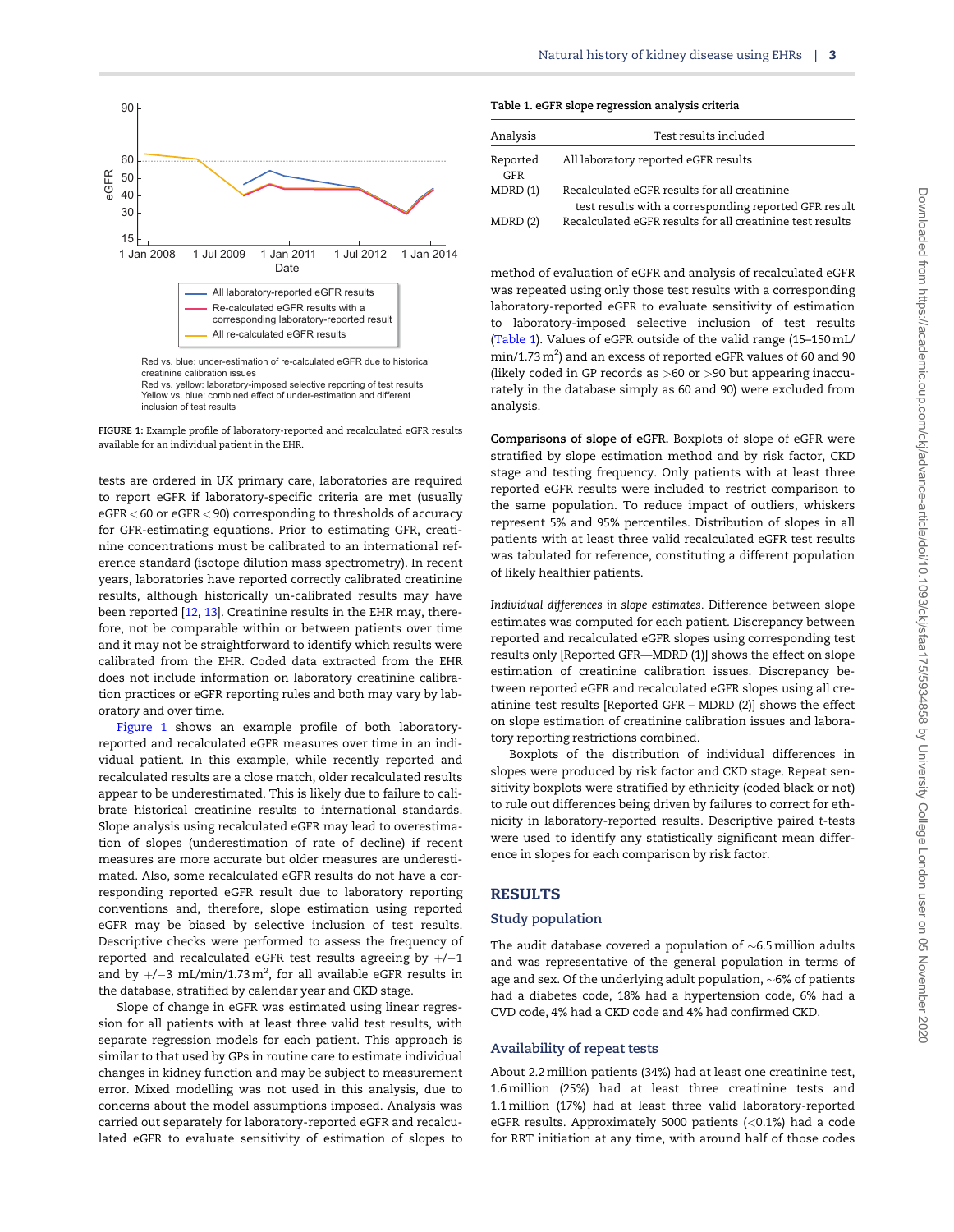|  |  |  |  | Table 2. Availability of repeat creatinine tests in primary care in all adults and by risk factor |  |  |  |  |  |  |  |
|--|--|--|--|---------------------------------------------------------------------------------------------------|--|--|--|--|--|--|--|
|--|--|--|--|---------------------------------------------------------------------------------------------------|--|--|--|--|--|--|--|

| Risk factor                       | Number of<br>patients      | Patients<br>with $>3$<br>tests $(N, %)$ | Test<br>frequency <sup>a</sup><br>$(median + IQR)$ | Duration of<br>test coverage,<br>years <sup>a</sup><br>$(median + IQR)$ | Time (months)<br>between tests <sup>a</sup><br>$(median + IQR)$ | No test in last<br>$3$ years <sup>a</sup> (N, %) | Coded RRT<br>if no test in<br>last 3 years<br>(N, %) |
|-----------------------------------|----------------------------|-----------------------------------------|----------------------------------------------------|-------------------------------------------------------------------------|-----------------------------------------------------------------|--------------------------------------------------|------------------------------------------------------|
| All adults                        | 6513000                    | 1597629                                 | 7(5, 10)                                           | 5.7(4.2, 6.4)                                                           | 8.4(6.1, 11.2)                                                  | 39 091 (2.4%)                                    | 2.0%                                                 |
|                                   |                            | (24.5%)                                 |                                                    |                                                                         |                                                                 |                                                  |                                                      |
| Age                               |                            |                                         |                                                    |                                                                         |                                                                 |                                                  |                                                      |
| $18 - 39$                         | 2 301 700 <sup>b</sup>     | 59 187 (2.6%)                           | 4(3, 6)                                            | 4.0(2.5, 5.5)                                                           | 9.3(6.2, 13.3)                                                  | 3 3 3 (5.6%)                                     | 2.6%                                                 |
| $40 - 59$                         | 2 2 1 4 1 0 0 <sup>b</sup> | 419 144 (18.9%)                         | 5(4, 8)                                            | 5.1(3.4, 6.1)                                                           | 9.2(6.6, 12.5)                                                  | 14732 (3.5%)                                     | 1.7%                                                 |
| $60 - 79$                         | 1578600 <sup>b</sup>       | 824 468 (52.2%)                         | 7(5, 10)                                           | 5.9(4.5, 6.5)                                                           | 8.4(6.2, 11.0)                                                  | 15 960 (1.9%)                                    | 2.2%                                                 |
| $80+$                             | $418600^{\rm b}$           | 294 830 (70.4%)                         | 9(6, 13)                                           | $6.1$ (5.0, 6.6)                                                        | 7.4(5.4, 9.8)                                                   | 5 061 (1.7%)                                     | 1.9%                                                 |
| Sex                               |                            |                                         |                                                    |                                                                         |                                                                 |                                                  |                                                      |
| Male                              | 3 200 400 <sup>b</sup>     | 765 907 (23.9%)                         | 7(5, 10)                                           | 5.7(4.2, 6.4)                                                           | 8.4(6.1, 11.0)                                                  | 17634 (2.3%)                                     | 2.8%                                                 |
| Female                            | 3 3 1 2 6 0 0 <sup>b</sup> | 831715 (25.1%)                          | 7(4, 10)                                           | 5.7(4.2, 6.4)                                                           | 8.5(6.1, 11.4)                                                  | 21457 (2.6%)                                     | 1.4%                                                 |
| Ethnicity                         |                            |                                         |                                                    |                                                                         |                                                                 |                                                  |                                                      |
| Black                             | $111300^{\rm b}$           | 17917 (16.1%)                           | 6(4, 9)                                            | 5.2(3.4, 6.3)                                                           | 8.5(6.1, 11.6)                                                  | 492 (2.7%)                                       | 3.7%                                                 |
| Non-black                         | 6401700 <sup>b</sup>       | 1579712                                 | 7(5, 10)                                           | 5.7(4.2, 6.4)                                                           | 8.4(6.1, 11.2)                                                  | 38 599 (2.4%)                                    | 2.0%                                                 |
|                                   |                            | (24.7%)                                 |                                                    |                                                                         |                                                                 |                                                  |                                                      |
| <b>Diabetes</b>                   | 394568                     | 364 565 (92.4%)                         | 10(7, 14)                                          | 6.2(5.1, 6.7)                                                           | $6.6$ (5.0, 8.5)                                                | 2053 (0.6%)                                      | 14.3%                                                |
| Hypertension                      | 1102781                    | 959 922 (87.0%)                         | 8(5, 11)                                           | 5.9(4.7, 6.5)                                                           | 8.2(6.0, 10.6)                                                  | 16 000 (1.7%)                                    | 3.9%                                                 |
| <b>CVD</b>                        | 390 506                    | 351 273 (90.0%)                         | 9(6, 13)                                           | 6.1(5.0, 6.6)                                                           | 7.4(5.4, 9.6)                                                   | 3 3 6 2 (1.0%)                                   | 7.6%                                                 |
| CKD code                          | 266358                     | 251792 (94.5%)                          | 11(7, 15)                                          | 6.2(5.2, 6.7)                                                           | 6.3(4.6, 8.5)                                                   | 3495 (1.4%)                                      | 20.0%                                                |
| Confirmed CKD                     | 256568                     | 247 352 (96.4%)                         | 10(7, 15)                                          | 6.2(5.2, 6.7)                                                           | 6.4(4.6, 8.7)                                                   | N/A <sup>c</sup>                                 | N/A <sup>c</sup>                                     |
| CKD stage <sup>d</sup> (last GFR) |                            |                                         |                                                    |                                                                         |                                                                 |                                                  |                                                      |
| $1(90+)$                          | 456902                     | 319127 (69.8%)                          | 6(4, 9)                                            | 5.5(3.9, 6.4)                                                           | 8.7(6.4, 11.5)                                                  | 7 657 (2.4%)                                     | 0.03%                                                |
| $2(60-90)$                        | 1342474                    | 937 219 (69.8%)                         | 7(4, 9)                                            | 5.6(4.1, 6.4)                                                           | 8.9(6.6, 11.7)                                                  | 24 636 (2.6%)                                    | 0.1%                                                 |
| $3(30-60)$                        | 371893                     | 318931 (85.8%)                          | 9(6, 13)                                           | 6.0(4.7, 6.6)                                                           | 7.0(5.0, 9.4)                                                   | 5 831 (1.8%)                                     | 1.0%                                                 |
| $4(15-30)$                        | 19016                      | 18 137 (95.4%)                          | 15 (9, 21)                                         | 6.3(5.3, 6.8)                                                           | 4.6(3.2, 6.4)                                                   | 334 (1.8%)                                       | 51.2%                                                |
| 5 (< 15)                          | 4293                       | 3743 (87.2%)                            | 13 (8, 21)                                         | 5.5(3.3, 6.6)                                                           | 4.0(2.7, 6.1)                                                   | 605 (16.2%)                                      | 88.6%                                                |

 $a$ In patients with  $\geq$ 3 tests.

<sup>b</sup>Population age, sex and ethnicity breakdown are estimated based on aggregate data provided at the practice level.

c Loss to follow-up not evaluable in confirmed CKD since group definition requires creatinine measurement in last 2 years.

<sup>d</sup>CKD stage evaluated in all patients with at least one creatinine test result (34% of all adults).

dated prior to 2008 when creatinine data collection began. Of those with a RRT code post-2008, 1583 (60.5%) had at least three GFR tests prior to Read-coded RRT initiation.

Table 2 presents the availability of repeat creatinine tests in all adults and by risk factor. In patients with at least three creatinine tests, the median number of tests was 7, spanning a median of 5.7 years. About 2.4% of these patients had no test performed in the last 3 years of follow-up. Availability of repeat tests and testing frequency was considerably higher and loss to follow-up was lower in high-risk groups, particularly diabetes. Patients lost to follow-up commonly had a RRT code, particularly those with diabetes, coded CKD and eGFR indicating late-stage CKD. For repeat results in diabetes patients, see [Supplementary data.](https://academic.oup.com/ckjarticle-lookup/doi/10.1093/ckj/sfaa175#supplementary-data)

#### Comparison of slopes of eGFR

Descriptive checks showed better agreement between reported and recalculated eGFR for more recent measures and for later stages of CKD. Slope of recalculated eGFR was estimated in 1.6 million patients and slope of reported eGFR was estimated in 1.1 million patients. The duration of coverage of tests for slope analyses and percentage agreement statistics are provided in the [Supplementary data](https://academic.oup.com/ckjarticle-lookup/doi/10.1093/ckj/sfaa175#supplementary-data).

[Figure 2A](#page-4-0) shows the distribution of slopes of change in eGFR by risk factor and slope estimation method, among all patients with at least three reported GFR results. The median slope

varies by risk factor and estimation method and is consistently higher for analyses using recalculated eGFR than for analysis of reported eGFR. The median slope of recalculated eGFR using all creatinine tests [MDRD (2)] was consistently higher in the population of patients with at least three recalculated eGFR results (a more complete population, not shown) than in those with at least three reported GFR results. (For numerical figures and for population breakdown by age, sex and ethnicity, see [Supplementary data.](https://academic.oup.com/ckjarticle-lookup/doi/10.1093/ckj/sfaa175#supplementary-data))

[Figure 2B](#page-4-0) shows the distribution of individual differences in slope estimates. Descriptive paired t-tests showed strong statistical significance for a non-zero mean difference in slopes for all slope comparisons by risk factor,  $P < 0.001$ . Positive differences show systematic overestimation of slope of change in eGFR (underestimation of decline) when using recalculated eGFR compared with reported GFR results, with a median overestimation of  $\sim$ 0.2 mL/min/1.73 m<sup>2</sup>/year across subgroups for comparison using the same test results [MDRD (1)—Reported], increasing to  $\sim$ 0.3 mL/min/1.73 m<sup>2</sup>/year, for comparison not restricted to the same test results [MDRD (2)—Reported]. Discrepancies are lower in CKD than in other risk groups. Ninety-five per cent of differences between 'MDRD (1)' and 'Reported GFR' slope estimates in CKD patients lie between  $-0.25$  and 1.6 mL/min/1.73 m<sup>2</sup>/year, which may not be clinically important.

About 1.1% of patients with at least three reported eGFR test results had coded black ethnicity. Sensitivity analysis excluding patients with coded black ethnicity (i.e. for which laboratory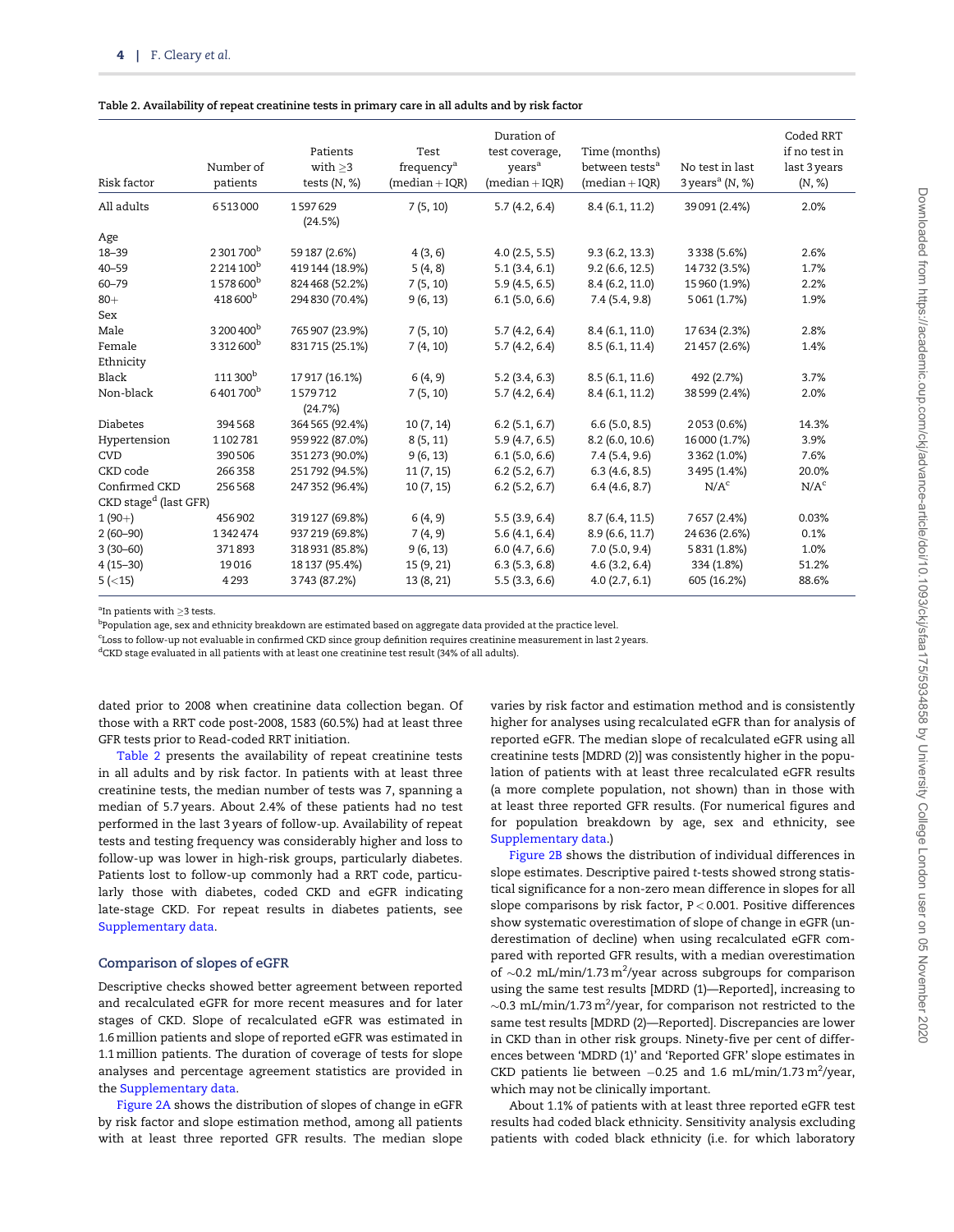<span id="page-4-0"></span>

FIGURE 2: Distribution of slopes of change in eGFR (A) and distribution of differences between recalculated and reported GFR slopes (B) in patients with at least three reported eGFR results, by risk factor and method of estimation of slope of eGFR.



FIGURE 3: Distribution of slope of change in eGFR (A) and distribution of differences between recalculated and reported GFR slopes (B) in patients with at least three reported eGFR results, by CKD stage (1–5) at most recent measure and method of estimation of slope of eGFR.

ethnicity correction is not required) had no effect on observed overestimation. (For boxplots, see [Supplementary data](https://academic.oup.com/ckjarticle-lookup/doi/10.1093/ckj/sfaa175#supplementary-data).)

## Figure 3A shows the distribution of slopes by CKD stage. As expected, slope of decline is steeper in patients reaching later stages of disease. There is greater variation in slopes at later stages of disease, with some patients appearing to decline much more rapidly than others. Figure 3B shows discrepancy in slopes between estimation methods by CKD stage. Discrepancy diminishes considerably as kidney function worsens and slope estimation is highly sensitive to the estimation method for patients with latest eGFR in the normal range.

Comparison of slopes by frequency of tests (see [Supplementary data\)](https://academic.oup.com/ckjarticle-lookup/doi/10.1093/ckj/sfaa175#supplementary-data) showed markedly reduced variability for patients with five or more tests, likely due to increased precision of estimation for increasing number of tests, although plausibly driven by patients with worse kidney function having more tests.

# **DISCUSSION**

The aim of this study was to identify whether it may be feasible to study the natural history of kidney disease using EHRs held in UK primary care. The database used was large and representative of the UK population. While testing frequency was low in the general population, high-risk groups were tested regularly, sufficient to study long-term longitudinal changes in renal function. It is possible that we may not capture a representative sample of CKD patients if the sickest patients are managed solely in secondary care throughout creatinine data collection. Informative loss to follow-up from primary care may also be a concern, although rates of loss to follow-up were low, particularly in diabetes.

A major issue that may compromise evaluation of longitudinal changes in renal function using primary care EHRs is lack of creatinine calibration to international standards in historical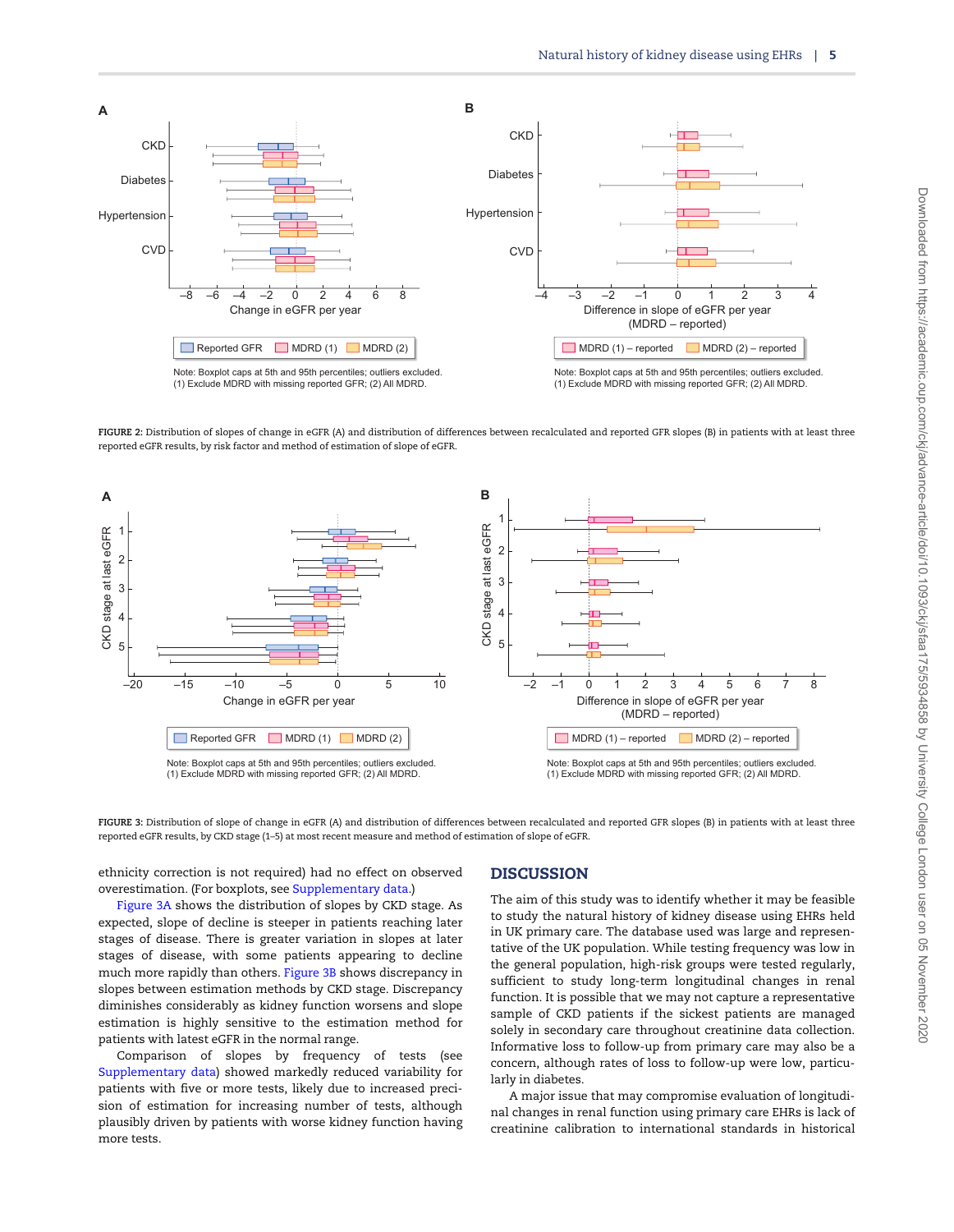<span id="page-5-0"></span>results reported by laboratories [\[11](#page-6-0), [12\]](#page-6-0). It is very challenging to identify when calibration practices may have changed from the EHR but failure to correct historical measures would mean that measures are not comparable within or between patients, and estimates of change in eGFR will be overestimated in many patients (underestimating decline). One solution may be to use laboratory-reported eGFR but lower values are more likely to be reported than those in (or closer to) the normal range, leading to selective inclusion of test results. It may be possible to develop statistical methods capable of identifying the time point(s) in individuals at which creatinine calibration practices have changed and apply appropriate correction factors to uncalibrated results. Some authors have attempted to do this [\[13\]](#page-6-0). Another approach would be to restrict analysis to test results reported post-2012, when calibration issues are less common, but this would impact duration of follow-up. Restricting analysis to patients with CKD would also reduce overestimation to levels that may not be of clinical importance.

This study did not consider the possibility of temporary losses in renal function that may occur due to an acute event. Although scheduled annual review tests in primary care are likely to be carried out on a relatively stable population, tests may also be carried out on patients who present to their GP due to ill health and it is not known how many AKI events may be captured in primary care eGFR data. Longer-term drops in renal function following an acute event are also possible and changes over time may be non-linear in some patients [4], which may require a more complex modelling approach. Slope distributions reported in this article may, therefore, not be clinically reliable.

Primary care EHRs in the UK are an excellent source of data on changes in renal function over a long duration of follow-up in patients at the highest risk of CKD and CKD progression. Future studies aiming to study longitudinal changes in renal function should take care to handle data quality issues present in EHRs. In particular, failure to account for creatinine calibration problems may lead to underestimation of decline in renal function over time. The study population should be selected taking into account data availability and reliability of analytical methods. Future studies may also need to account for informative loss to follow-up. We recommend the use of joint modelling of longitudinal changes and the drop-out process [\[14\]](#page-6-0) with linkage to external databases to help establish reasons for loss to follow-up.

## SUPPLEMENTARY DATA

[Supplementary data are available at](https://academic.oup.com/ckjarticle-lookup/doi/10.1093/ckj/sfaa175#supplementary-data) ckj online.

## ACKNOWLEDGEMENTS

This research was made possible by free access to data from the National Chronic Kidney Disease Audit. Authors F.C., D.N., B.C. and S.H. were previously involved in design, analysis and reporting of the audit. Experience with the database and audit findings led to many of the ideas presented in this article.

## FUNDING

This work was supported by the Medical Research Council [grant number MR/N013638/1].

## AUTHORS' CONTRIBUTIONS

F.C., D.N. and D.P. developed the ideas for content of this article. F.C. carried out data management and analysis and drafted the article. All authors reviewed several draft versions of the manuscript, suggested updates to analysis and interpretations and approved the final manuscript.

## CONFLICT OF INTEREST STATEMENT

D.N. reports grants related to the submitted work from the Health Quality Improvement Partnership, funded by NHS (National Health Service) England and Wales and subcontracted to the London School of Hygiene and Tropical Medicine by BMJ Informatica as well as grants outside of this work from GlaxoSmithKline. B.C. reports grants outside of this work from AstraZeneca.

## **REFERENCES**

- 1. UK Renal Registry (2019). UK Renal Registry 21st Annual Report – Data to 31/12/2017, Bristol, UK. [https://www.renalreg.org/](https://www.renalreg.org/publications-reports ) [publications-reports](https://www.renalreg.org/publications-reports ) (17 February 2020, date last accessed)
- 2. Kerr M. Chronic Kidney Disease in England: The Human and Financial Cost. Insight Health Economics 2012. [https://www.en](https://www.england.nhs.uk/improvement-hub/wp-content/uploads/sites/44/ 2017/11/Chronic-Kidney-Disease-in-England-The-Human-and-Financial-Cost.pdf) [gland.nhs.uk/improvement-hub/wp-content/uploads/sites/](https://www.england.nhs.uk/improvement-hub/wp-content/uploads/sites/44/ 2017/11/Chronic-Kidney-Disease-in-England-The-Human-and-Financial-Cost.pdf) [44/ 2017/11/Chronic-Kidney-Disease-in-England-The-](https://www.england.nhs.uk/improvement-hub/wp-content/uploads/sites/44/ 2017/11/Chronic-Kidney-Disease-in-England-The-Human-and-Financial-Cost.pdf)[Human-and-Financial-Cost.pdf](https://www.england.nhs.uk/improvement-hub/wp-content/uploads/sites/44/ 2017/11/Chronic-Kidney-Disease-in-England-The-Human-and-Financial-Cost.pdf) (17 February 2020, date last accessed)
- [3](#page-1-0). National Institute for Health and Care Excellence (2014). Chronic Kidney Disease in Adults: Assessment and Management (NICE Guideline CG182). [https://www.nice.org.uk/guidance/](https://www.nice.org.uk/guidance/cg182) [cg182](https://www.nice.org.uk/guidance/cg182) (17 February 2020, date last accessed)
- [4](#page-1-0). Kidney Disease: Improving Global Outcomes (KDIGO) CKD Work Group. KDIGO 2012 clinical practice guideline for the evaluation and management of chronic kidney disease. Kidney Inter Suppl 2013; 3: 1–150
- [5](#page-1-0). Health and Social Care Information Centre (2005). National Quality and Outcomes Framework Statistics for England 2004/05. [https://files.digital.nhs.uk/publicationimport/pub01xxx/](https://files.digital.nhs.uk/publicationimport/pub01xxx/pub01946/qof-eng-04-05-rep.pdf) [pub01946/qof-eng-04-05-rep.pdf](https://files.digital.nhs.uk/publicationimport/pub01xxx/pub01946/qof-eng-04-05-rep.pdf) (17 February 2020, date last accessed)
- 6. Health and Social Care Information Centre (2005). National Quality and Outcomes Framework Statistics for England 2004/05: Annex A – Quality Indicators. [https://files.digital.nhs.uk/publi](https://files.digital.nhs.uk/publicationimport/pub01xxx/pub01946/qof-eng-04-05-defi-indi-anx.pdf) [cationimport/pub01xxx/pub01946/qof-eng-04-05-defi-indi](https://files.digital.nhs.uk/publicationimport/pub01xxx/pub01946/qof-eng-04-05-defi-indi-anx.pdf)[anx.pdf](https://files.digital.nhs.uk/publicationimport/pub01xxx/pub01946/qof-eng-04-05-defi-indi-anx.pdf) (17 February 2020, date last accessed)
- [7](#page-1-0). Usher-Smith J, Young A, Chatfield S et al. Chronic kidney disease in primary care. Br J Cardiol 2007; 14: 221–228
- [8](#page-1-0). Feakins B, Oke J, McFadden E et al. Trends in kidney function testing in UK primary care since the introduction of the quality and outcomes framework: a retrospective cohort study using CPRD. BMJ Open 2019; 9: e028062
- [9](#page-1-0). Nitsch D, Caplin B, Hull S, on behalf of the National CKD Audit and Quality Improvement Programme in Primary Care et al. First National CKD Audit Report 2017. [https://www.lshtm.](https://www.lshtm.ac.uk/files/ckd_audit_report.pdf) [ac.uk/files/ckd\\_audit\\_report.pdf](https://www.lshtm.ac.uk/files/ckd_audit_report.pdf) (17 February 2020, date last accessed)
- [10](#page-1-0). Mudie K, Cleary F, Caplin B, on behalf of the National CKD Audit and Quality Improvement Programme in Primary Care et al. Second National CKD Audit Report 2017. [https://](https://www.lshtm.ac.uk/media/9951) [www.lshtm.ac.uk/media/9951](https://www.lshtm.ac.uk/media/9951) (17 February 2020, date last accessed)